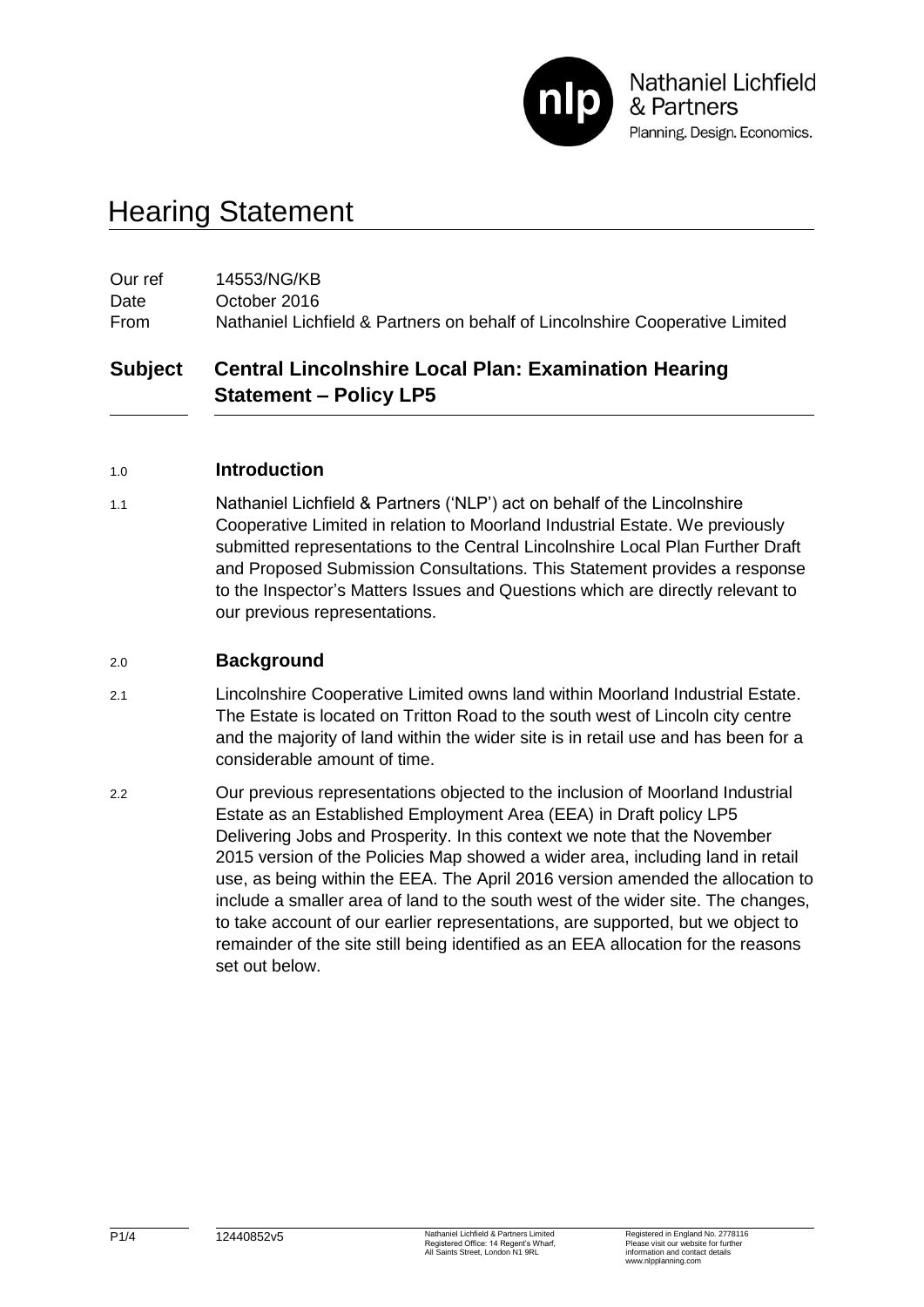### 3.0 **Matter 7: Employment Land, the Visitor Economy and Retailing**

**Question: How were the sites selected? What factors were taken into account? Where is the evidence? Has a robust process been followed including the consideration of alternatives?**

### **Question: How were the Established Employment Areas (EEAs) selected? What factors were taken into account? Are they justified?**

#### **NLP Response:**

*Where is the evidence?*

- 3.1 The Council's evidence base for policy LP5 is insufficient and as a result policy LP5 is not consistent with the National Planning Policy Framework (NPPF, 2012).
- 3.2 Firstly we deal with the insufficient evidence base.
- 3.3 The Economic Needs Assessment (ENA) (June 2015) forms a key part of the evidence base that underpins the emerging Local Plan and in particular policy LP5. This ENA assesses the future demand for employment land and recommends employment land needs.
- 3.4 The Assessment outlines an overall requirement for 22.9 hectares of developable economic land and, based on the analysis, the Assessment concludes that between 23 hectares (baseline scenario) and 53 hectares (high growth scenario) of land will potentially be required across Central Lincolnshire for B Use Class employment uses over the period from 2012 – 2036.
- 3.5 The ENA excludes a detailed assessment of economic land availability and does not constitute a full employment land review. It is only a base estimate of the gross land requirements in Central Lincolnshire over the period from 2012 – 2036. As such, if such an assessment is not included in the ENA it should be addressed in a separate document to ensure the employment land allocations are based on a thorough and detailed evidence base.
- 3.6 The ENA informed the Councils' Evidence Report (April 2016) for policy LP5 (document reference PS.EVR5, April 2016). The ENA advises Central Lincolnshire to plan for an additional amount of land to ensure a reasonable choice of sites for business and developers and to allow for greater flexibility (para 10.29). The assessment also advises that to establish this additional amount of land, an allowance equivalent to five years supply would be appropriate (para 10.30).
- 3.7 The Councils' Evidence Report (April 2016) calculates the five year supply for the baseline scenario and high growth scenario (see page 7 of the Report). These figures are 55.5 hectares as a baseline scenario and 79.1 hectares as a high growth scenario.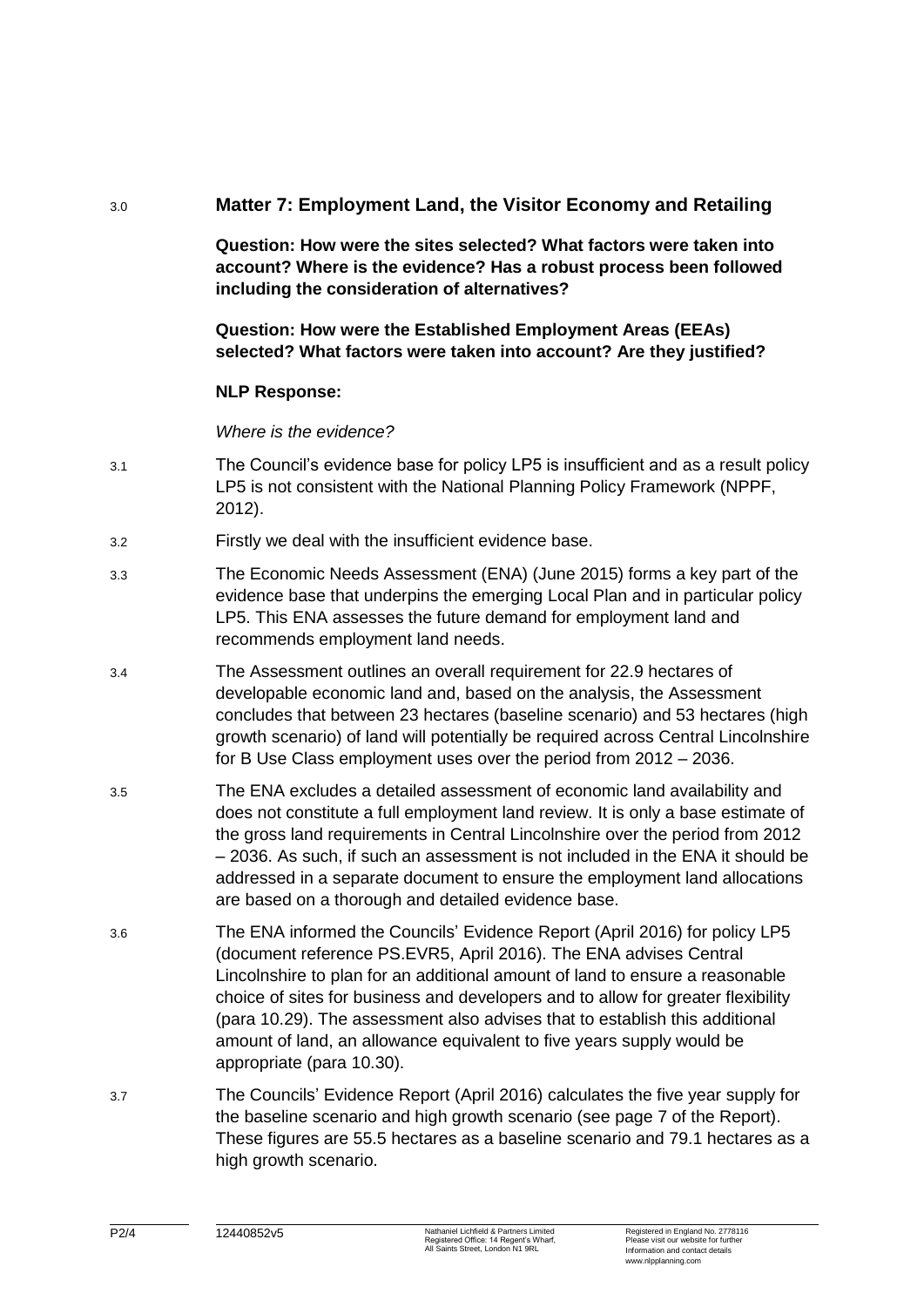- 3.8 Whilst we understand that the ENA advises the Councils to plan for an additional amount of land, Policy LP5 of the Proposed Submission Local Plan (April 2016) identifies 111.1 hectares of strategic employment land, plus a further 42 hectares of employment land as part of the Sustainable Urban Extensions (SUE). In addition, it states that vacant plots exist within the EEA's offering further choice and flexibility in the market.
- 3.9 The supporting text to policy LP5, on page 21 and 22 of the Proposed Submission Local Plan (April 2016) references reasoning / evidence for allocating more employment land than suggested in the ENA. The reasoning includes choice, flexibility, losses and uncertainties in forecasting. The Evidence Report (April 2016) goes into further detail about the need to allocate more employment land, however we reiterate that this evidence is insufficient and does not justify the significant level of "over provision". In this respect, the Evidence Report (April 2016) confirms that the employment land allocations are *"almost double the maximum amount (79.1 hectares) recommended by the ENA".*
- 3.10 Secondly, we deal with how the insufficient evidence base results in policy LP5 not being consistent with the NPPF.
- 3.11 The NPPF sets out very clearly (paragraph 21) about what is required in drawing up Local Plans. It states local planning authorities should identify strategic sites, for local and inward investment to match their strategy and to meet anticipated needs over the plan period.
- 3.12 The over provision, as outlined above, is not consistent with the anticipated and identified employment land need over the plan period as set out in the ENA.

*How were the Established Employment Areas (EEA's) selected? What factors were taken into account? Has a robust process been followed including the consideration of alternatives? Are they (EEA's) justified?*

- 3.13 The Councils' Evidence Report (April 2016) outlines the approach to site selection. We note that an initial comprehensive appraisal of 130 candidate sites were considered, however the approach has not been taken forward and does not seem to have been relied upon by the Councils. The chosen approach of two different work streams is therefore not as robust or rigorous as the initial approach and is deemed insufficient to identify suitable sites. A similar exercise to the initial comprehensive appraisal is what we would expect the Councils to undertake.
- 3.14 The Evidence Report (April 2016) sets out how the EEAs were selected. This document states that the work focused on existing employment areas to establish which sites should be protected for such uses. These sites are areas that have largely been developed and provide a range of smaller plots or renewal opportunities. The sites were assessed against location, market